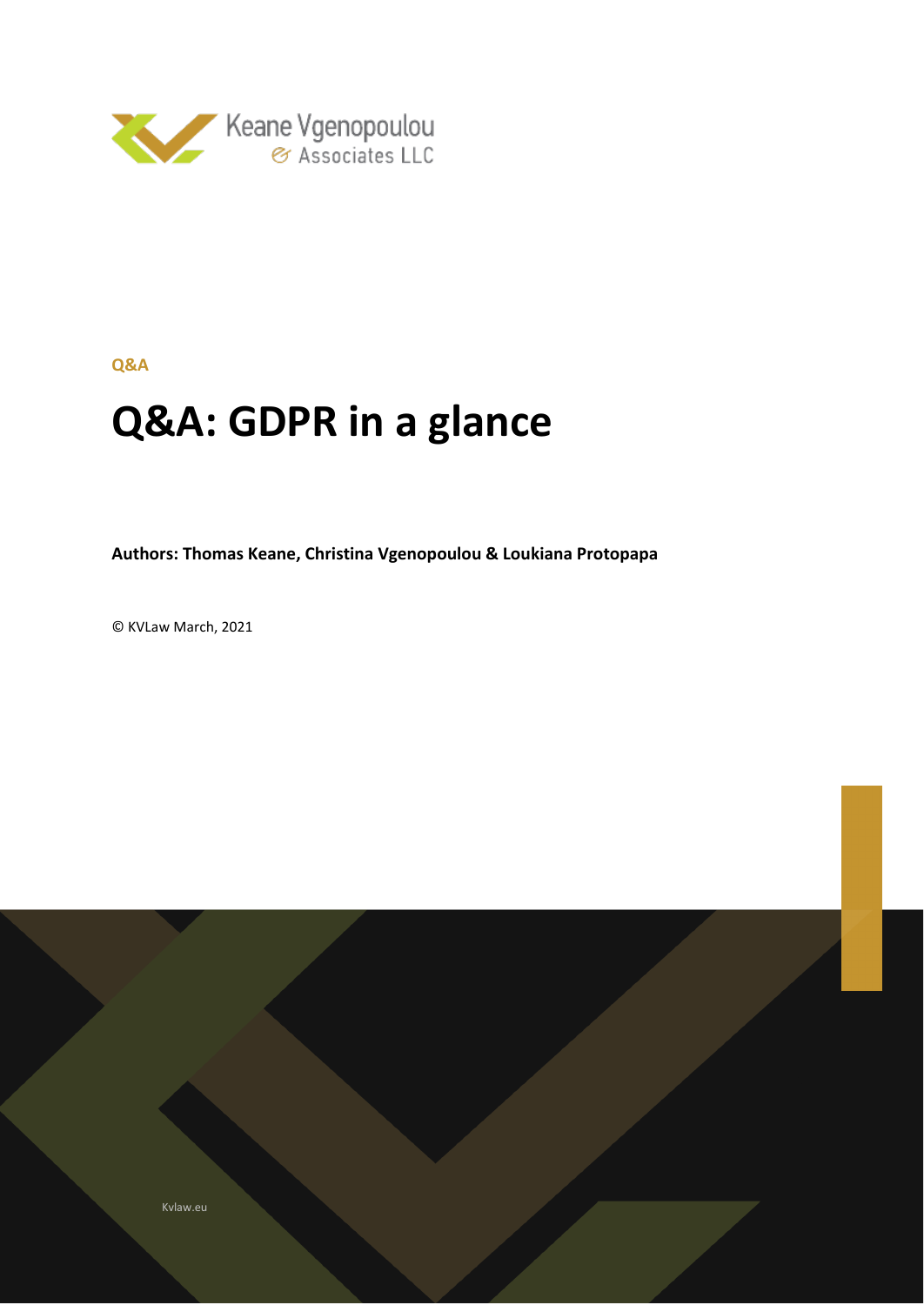

#### **Introduction**

Almost three years have past since the General Data Protection Regulation (EU) 2016/679 (the "GDPR") has entered into force. The GDPR is a European Union law that was implemented in May 2018, replacing the 1995 Data Protection Directive. It is essentially the bedrock of data protection and personal privacy rights and its main goal is the facilitation of a standardized legal framework that regulates and harmonizes the way personal data is safeguarded and upheld by organizations across the European Union (the "EU").

This Q&A aims to answer some of the burning questions surrounding the GDPR.

# **1. Who must comply with the GDPR?**

All organizations processing the personal data of people in the EU must comply with the GDPR. Article 3.1 states that the GDPR applies to organizations that are based in the EU even if the data are being stored or used outside of the EU. Article 3.2 goes even further and applies the law to organizations that are not in the EU if two conditions are met: the organization offers goods or services to people in the EU, or the organization monitors their online behaviour.

It should be noted that "Processing" is defined broadly under GDPR and it encompasses any operation which is performed on personal data, such as collection, recording, organisation, structuring, storage, adaptation or alteration, retrieval, consultation, use, disclosure by transmission, dissemination or otherwise making available, alignment or combination, restriction, erasure or destruction. On the other hand, "Personal data" means any information that relates to a person, such as names, email addresses, IP addresses, eye color, political affiliation, and so on.

# **2. What are the main improvements brought by the GDPR?**

The GDPR introduces a single regulatory framework for business to adhere to ensuring harmonization across the EU. Moreover, the scope of the regulation is wide enough to cover not only EU established organizations but also those who operate in the EU without being established there, creating a level playing field in the market. Consequently, businesses benefit from an equal opportunity market that does not discriminate based on where a business is established and where the processing takes place.

On the other hand, the GDPR enhances transparency and increases customer awareness. It offers citizens enforceable rights, such as the right of access, rectification, erasure, the right to object and the right to data portability. As a result, individuals are now empowered to be actively involved in the protection of their data. Furthermore, the GDPR plays a crucial role in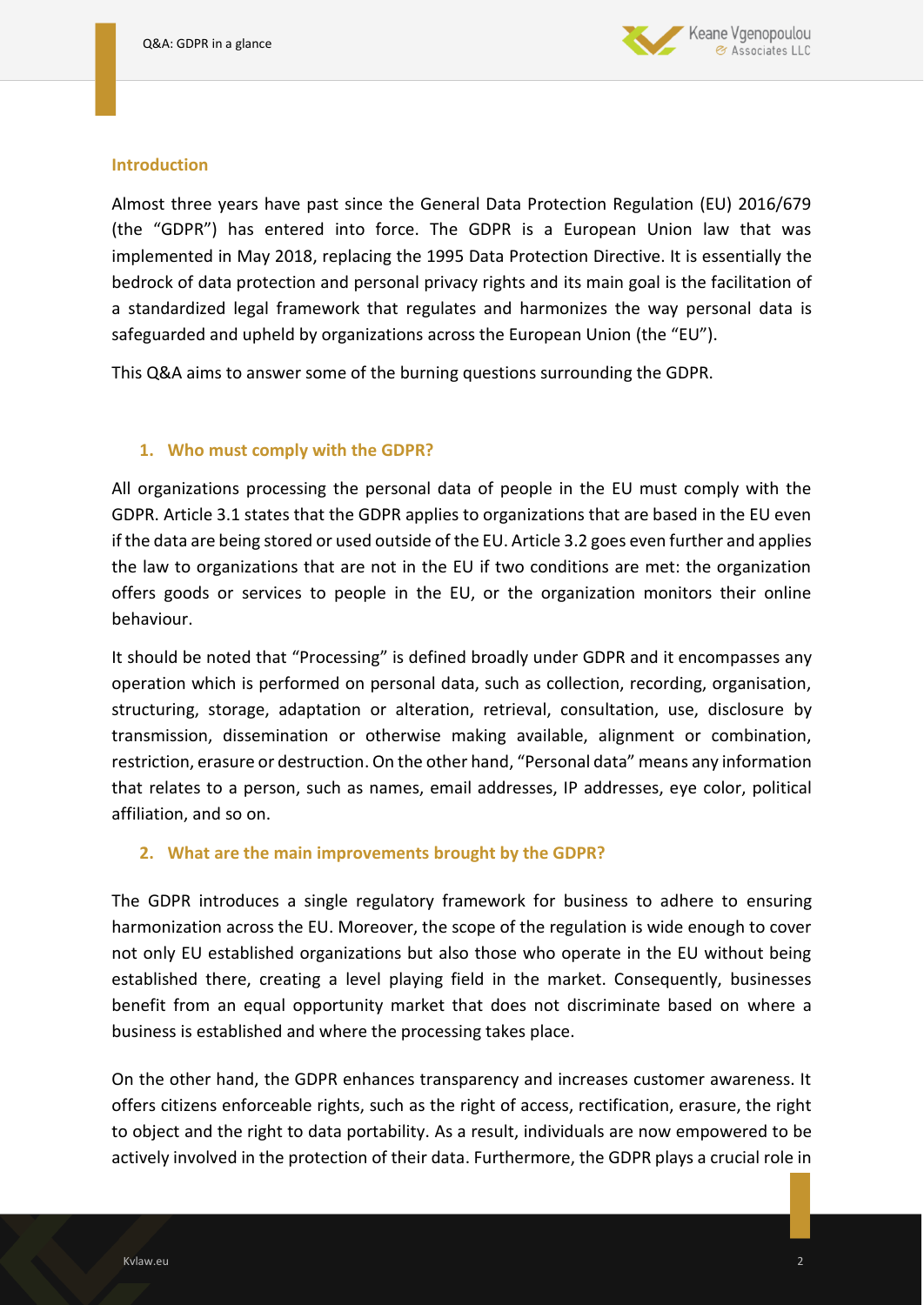

the facilitation of a trust-worthy environment for innovation to flourish and in the creation of a market that is built on principles such as data protection by design and by default.

# **3. What does the principle of "accountability" mean in practical terms?**

The principle of "accountability" is a key principle for data protection as it aims to ensure that organizations are responsible for complying with the GDPR and can demonstrate their compliance.

There is no standard checklist or approach to achieve accountability. Organizations need to be proactive and organised about their approach to data protection and able to evidence the steps they take to comply. Compliance with the "accountability" principle could include inter alia:

- $\checkmark$  implementing internal and external policies and compliance procedures;
- $\checkmark$  keeping detailed and up-to-date documentation on the processing of personal data;
- $\checkmark$  carrying out data protection impact assessments for high-risk processing operations;
- $\checkmark$  applying data protection by design and by default;
- $\checkmark$  ensuring security and confidentiality by all internal and external parties involved in data processing operations;
- $\checkmark$  carrying out audits and certification;
- $\checkmark$  establishing appropriate reporting structures;
- $\checkmark$  ensuring a good level of understanding and awareness of data protection amongst staff; and
- $\checkmark$  appointing a Data Protection Officer.

# **4. What are the GDPR rules on security processing?**

The GDPR requires organizations to ensure that personal data is "processed in a manner that ensures appropriate security of the personal data, including protection against unauthorised or unlawful processing and against accidental loss, destruction or damage, using appropriate technical or organisational measures". Effectively, this is GDPR's security principle.

The regulation furthers this security principle through Article 32, which lists a set of rules on achieving security of processing and provides a short list of options for doing so, including:

- The pseudonymisation and encryption of personal data;
- Ensuring the ongoing confidentiality, integrity, availability and resilience of processing systems and services;
- The ability to restore the availability and access to personal data in the event of a physical or technical incident;
- A process for regularly testing, assessing and evaluating the effectiveness of technical and organisational security measures.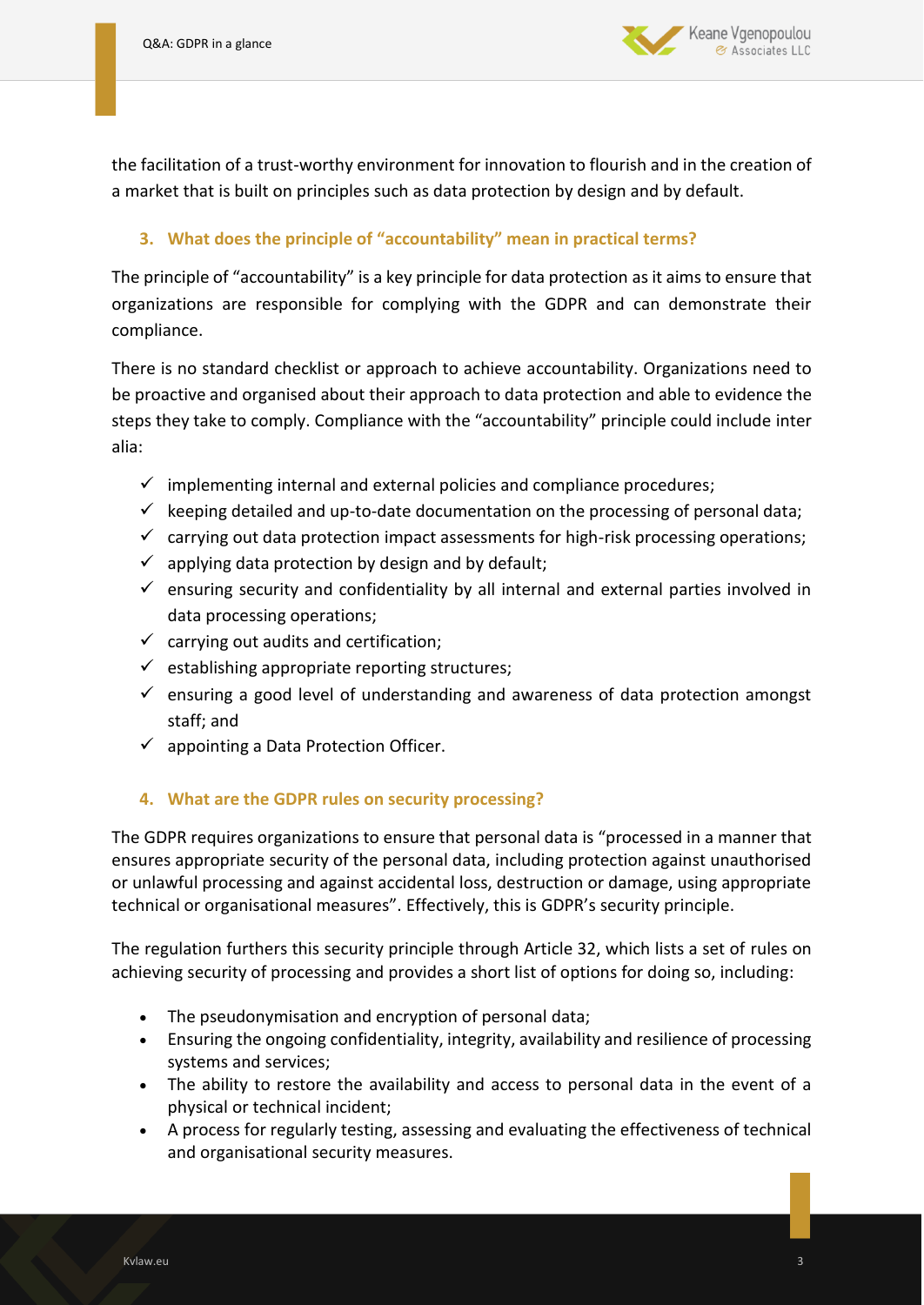

In many cases, encryption is the most feasible method of securing personal data. For instance, if you regularly send emails within your organization that contain personal information, it may be more efficient to use an [encrypted email service](https://protonmail.com/) than to anonymize the information each time.

In any case, the GDPR does not impose which specific measures a business should implement. Instead, it prescribes that the measures used must be "appropriate" to the risks presented by processing. Therefore, data controllers and processors need to take account of the risks involved in processing by performing risk assessments or data protection impact assessments when choosing the most appropriate security measures to implement.

# **5. So do we have to use pseudonymisation and encryption?**

Pseudonymisation and encryption are two examples of measures that may be appropriate for an organization to implement. There is no obligation to use these measures. The measures and practices that will be implemented depend on the nature, scope, context and purposes of processing, and the risks posed to individuals.

# **6. When is processing considered lawful?**

Processing under the GDPR is lawful only if, and to the extent that, one of the following applies:

- 1. The data subject has given their unambiguous consent to the processing of their personal data for one or more specific purposes.
- 2. Processing is necessary for the performance of a contract to which the data subject is party or in order to take steps at the request of the data subject before entering into a contract.
- 3. Processing is necessary for compliance with a legal obligation to which the controller is subject.
- 4. Processing is necessary in order to protect the vital interests of the data subject or of another natural person.
- 5. Processing is necessary for the performance of a task carried out in the public interest or in the exercise of official authority vested in the controller.
- 6. Processing is necessary for the purposes of legitimate interests pursued by the controller or by a third party, except where such interests are overridden by the interests or fundamental rights and freedoms of the data subject that require protection of personal data, in particular where the data subject is a child. (This basis does not apply to processing carried out by public authorities in the performance of their tasks.)

The most common legal basis used by business is perhaps, the reliance on 'legitimate interests'. This basis offers greater flexibility as it could theoretically apply to any type of processing carried out for any reasonable purpose. Nevertheless, the onus remains on the organization to balance the legitimate interests against the interests, rights and freedoms of the individual.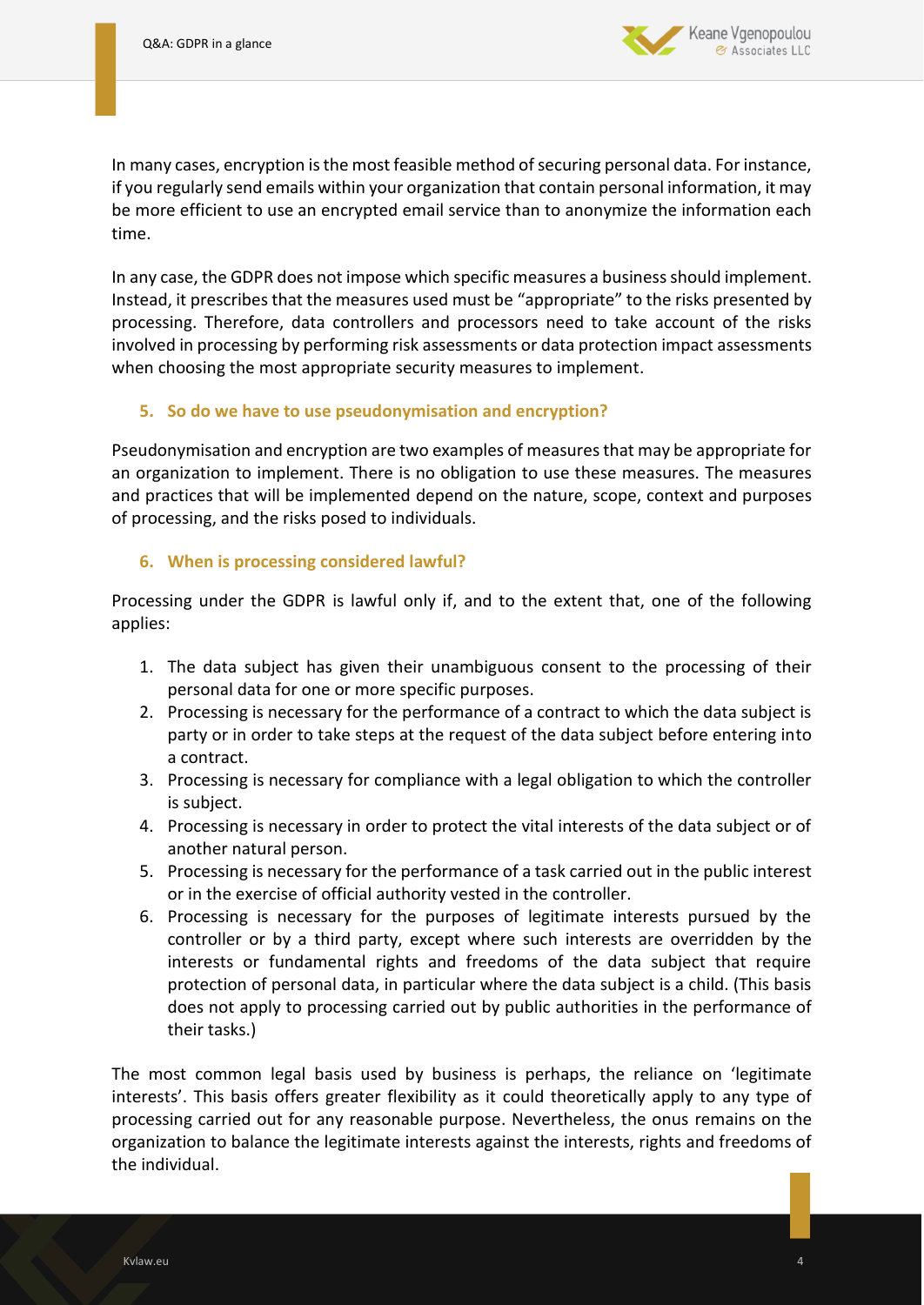

# **7. How has the legal basis of "consent" changed under the GDPR?**

While consent remains a lawful basis under the GDPR, the definition of consent is significantly restricted in comparison to the previous legal framework. Consent under Directive 95/46/EC could be inferred from an action or inaction, however, the GDPR eliminates the possibility of implicit or 'opt-out' consent as it requires the data subject to demonstrate consent through a statement or a "clear affirmative action" (i.e. express consent).

In addition, consent must be "freely given, specific, informed and unambiguous. To be "freely given", the individual must be making a genuine choice over how the organization uses their data. If the individual has no real choice, consent is not freely given and it will be invalid. Individuals must be able to refuse consent without detriment and must be able to withdraw consent easily at any time. It also means consent should be unbundled from other terms and conditions (including giving separate granular consent options for different types of processing) wherever possible. Moreover, GDPR introduce a presumption that consent is not freely given if there is an imbalance of power between the data subject and the controller, this could include for example cases where the controller is a public authority or cases involving minors.

Furthermore, Article 7 also sets out further 'conditions' for consent, with specific provisions on:

- $\checkmark$  keeping records to demonstrate consent;
- $\checkmark$  prominence and clarity of consent requests;
- $\checkmark$  the right to withdraw consent easily and at any time; and
- $\checkmark$  freely given consent if a contract is conditional on consent.

# **8. Can the purpose of collecting personal data change?**

The GDPR places some restrictions on changing the specified purpose for the collection of personal data. Organizations can change their purposes only if:

- the new purpose is compatible with the original purpose;
- they get the individual's specific consent for the new purpose; or
- they can point to a clear legal provision requiring or allowing the new processing in the public interest – for example, a new function for a public authority.

If the new purpose is compatible, the organization does not need a new lawful basis for the further processing. However, if the original legal basis for collecting the data was "consent", the organization would usually need to get fresh consent to ensure the new processing is fair and lawful.

# **9. Which are the main rights offered to individuals under the GDPR?**

The main rights afforded to data subjects under the GDPR are the following: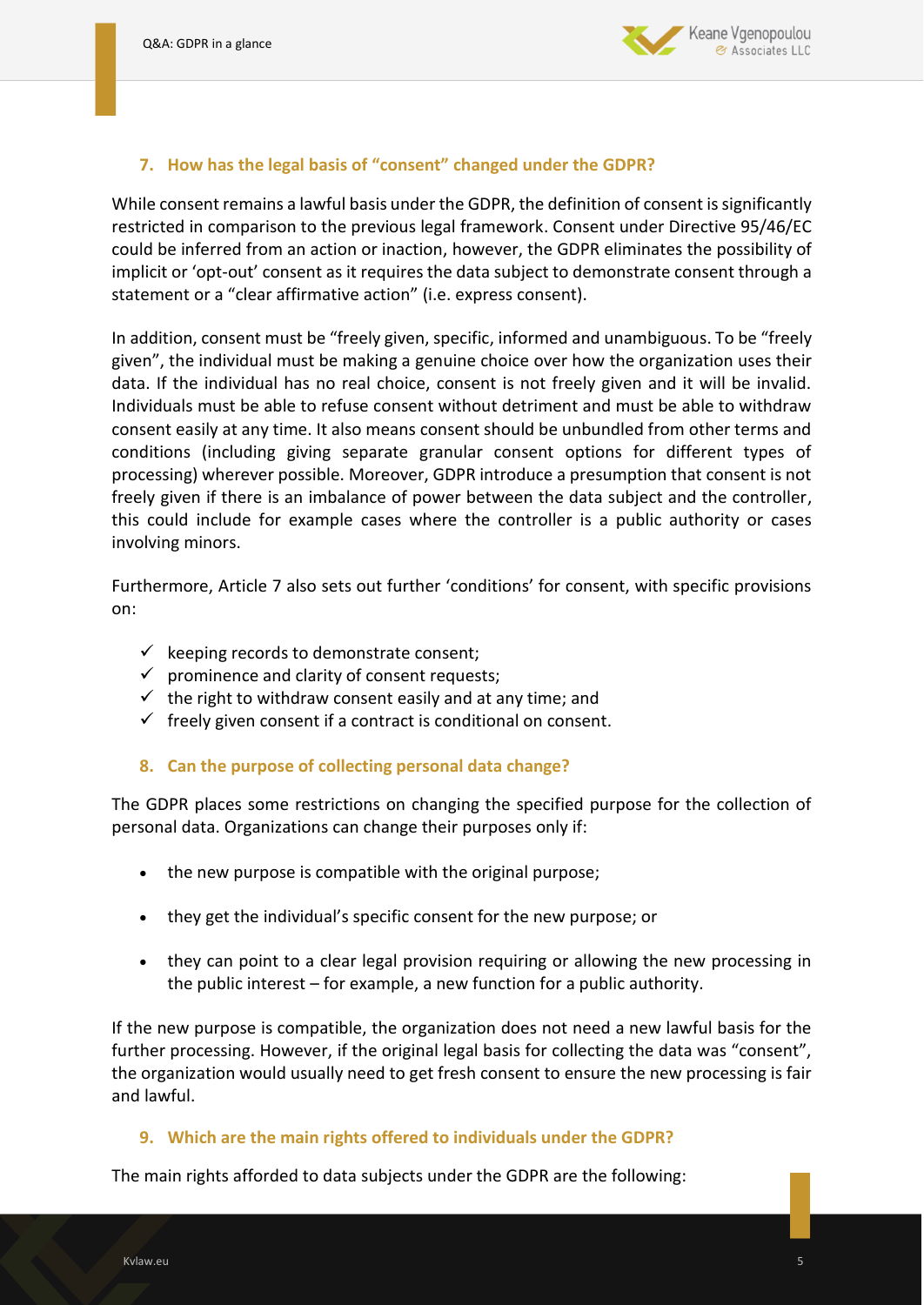

- o The right to be informed
- o The right of access
- o The right to rectification
- o The right to erasure
- o The right to restrict processing
- $\circ$  The right to data portability
- o The right to object
- o Rights in relation to automated decision-making and profiling

#### **10. When does the right to erasure apply?**

Individuals have the right to have their personal data erased if:

- the personal data is no longer necessary for the purpose which was originally collected or processed for;
- you are relying on consent as your lawful basis for holding the data, and the individual withdraws their consent;
- you are relying on legitimate interests as your basis for processing, the individual objects to the processing of their data, and there is no overriding legitimate interest to continue this processing;
- you are processing the personal data for direct marketing purposes and the individual objects to that processing;
- you have processed the personal data unlawfully (i.e. in breach of the lawfulness requirement of the 1st principle);
- you have to do it to comply with a legal obligation; or
- you have processed the personal data to offer information society services to a child.

# **11. Can an organization refuse to comply with a request for erasure?**

The GDPR provides several exemptions to the right of erasure, also known as the "right to be forgotten". If one of the exceptions applies, the organization can refuse to comply with a request for erasure (wholly or partly).

Beyond the exceptions, an organization can refuse to comply with a request if it is:

- manifestly unfounded; or
- excessive.

Nevertheless, organizations must be able to demonstrate to the individual why they consider the request is manifestly unfounded or excessive.

# **12. Can we still profile data subjects?**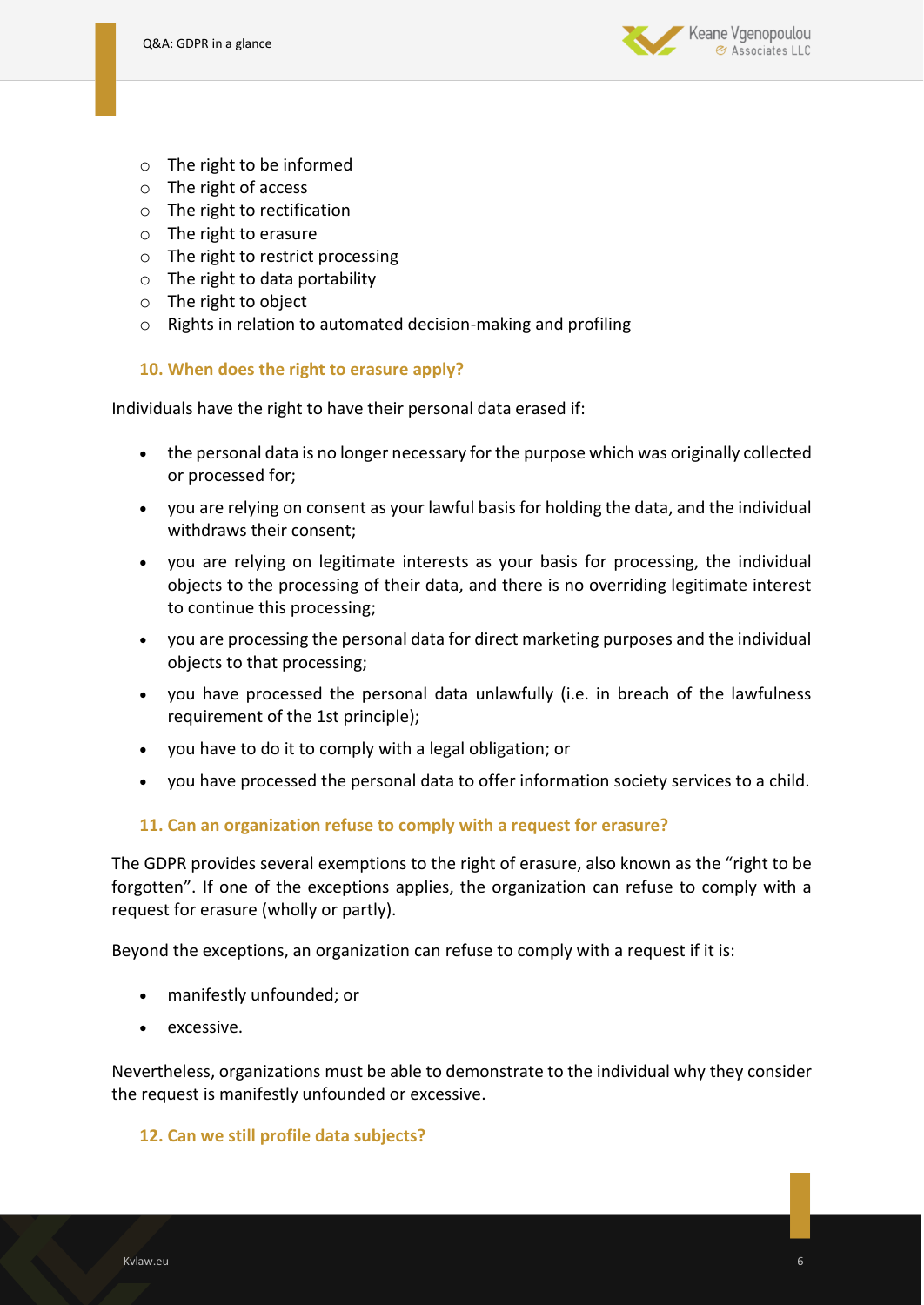

Profiling is defined as "any form of automated processing of personal data consisting of using those data to evaluate certain personal aspects relating to a natural person" including analysing or predicting aspects concerning that natural person's performance at work, economic situation, health, personal preferences, interests, reliability, behaviour, location or movements. While profiling is a practice that can arguably lead to more efficient, consistent and faster decisions, it can also result in great risks for data subjects.

The GDPR endeavours to mitigate these risks by empowering data subjects to object to the use of profiling (depending on the legal basis of the processing and possible overriding interest of the controller). Organizations are restricted from making solely automated decisions (such as those based on profiling), that have a legal or similarly significant effect on data subjects. The GDPR also prohibits profiling decisions based on sensitive personal data, and systemic use of profiling will require a prior data protection impact assessment.

Essentially, GDPR provides that an organization can only carry out solely automated decisionmaking with legal or similarly significant effects if the decision is:

- $\checkmark$  necessary for entering into or performance of a contract between an organisation and the individual;
- $\checkmark$  authorised by law; or
- $\checkmark$  based on the individual's explicit consent.

If an organization is using special category personal data, it can only carry out solely automated decision-making with legal or similarly significant effects if:

- $\checkmark$  it has the individual's explicit consent; or
- $\checkmark$  the processing is necessary for reasons of substantial public interest.

# **13. What is a Data Protection Officer and a Data Controller?**

A data controller is defined under GDPR as the "natural or legal person, public authority, agency or any other body that, alone or jointly with others, determines the purposes and means of the processing of personal data". They are essentially the main decision-makers and those who exercise control over the personal data.

The GDPR requires most organizations that handle people's private information to appoint an employee charged with overseeing the organization's GDPR compliance. The Data Protection Officer, or DPO, is an organization's GDPR focal point and will have to possess expert knowledge of data protection law and practices. The DPO is also the main point of contact for the data protection authority.

# **14. What does a DPO do?**

The DPO has wide-ranging responsibilities and is involved in all issues which relate to the protection of personal data. The GDPR shields the position of a DPO from potential interference from the organization, requiring a DPO to only report directly to the highest level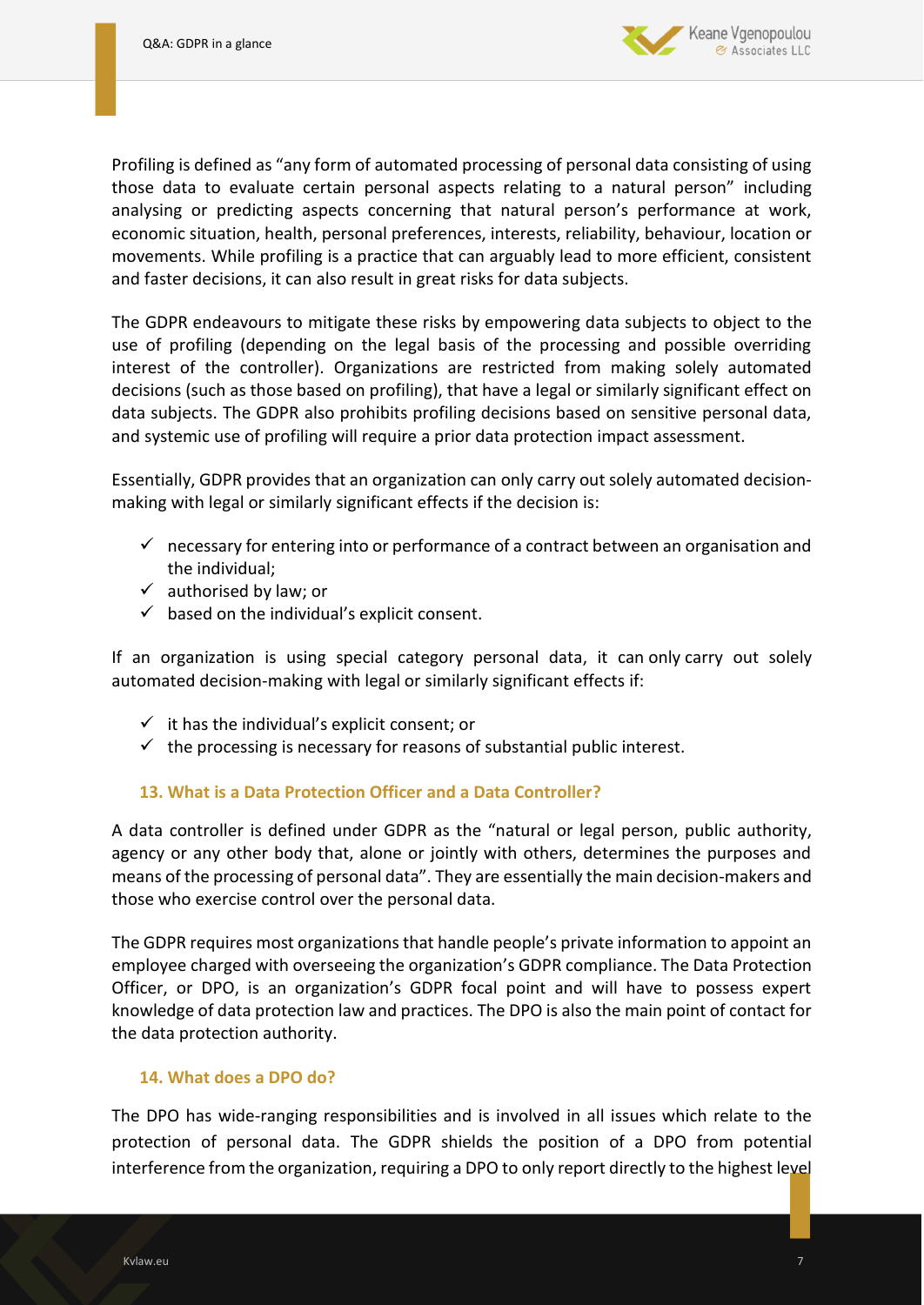

of management at the organization and bounds the DPO by confidentiality in the performance of their tasks.

The GDPR assigns six major tasks to the DPO:

- To receive comments and questions from data subjects related to the processing of their personal data and the GDPR.
- To inform an organization and its employees of their obligations under the GDPR and any other applicable EU member state data protection provisions.
- To monitor an organization's compliance with the GDPR and any other applicable EU member state data protection provisions, train staff on compliance, and perform audits.
- To perform data protection impact assessments.
- To cooperate with the data protection supervisory authority.
- To act as the focal point for the data protection supervisory authority on matters relating to the processing of personal data and other matters, where appropriate.

The DPO position requires a high level of technical expertise and a legal understanding of GDPR and privacy laws in all jurisdictions in which their organization operates. In addition, given the degree of independence and minimal oversight available to DPOs, meanes that in practice, the role of a DPO cannot be performed by a junior employee.

# **15. Are all organizations required to have a DPO?**

Under the GDPR, you must appoint a DPO if:

- you are a public authority or body (except for courts acting in their judicial capacity);
- your core activities require large scale, regular and systematic monitoring of individuals (for example, online behaviour tracking); or
- your core activities consist of large scale processing of special categories of data or data relating to criminal convictions and offences.

Your core activities are the primary business activities of your organisation. So, if you need to process personal data to achieve your key objectives, this is a core activity.

When determining if processing is on a large scale, you should take the following factors into consideration:

- the numbers of data subjects concerned;
- the volume of personal data being processed;
- the range of different data items being processed;
- the geographical extent of the activity; and
- the duration or permanence of the processing activity.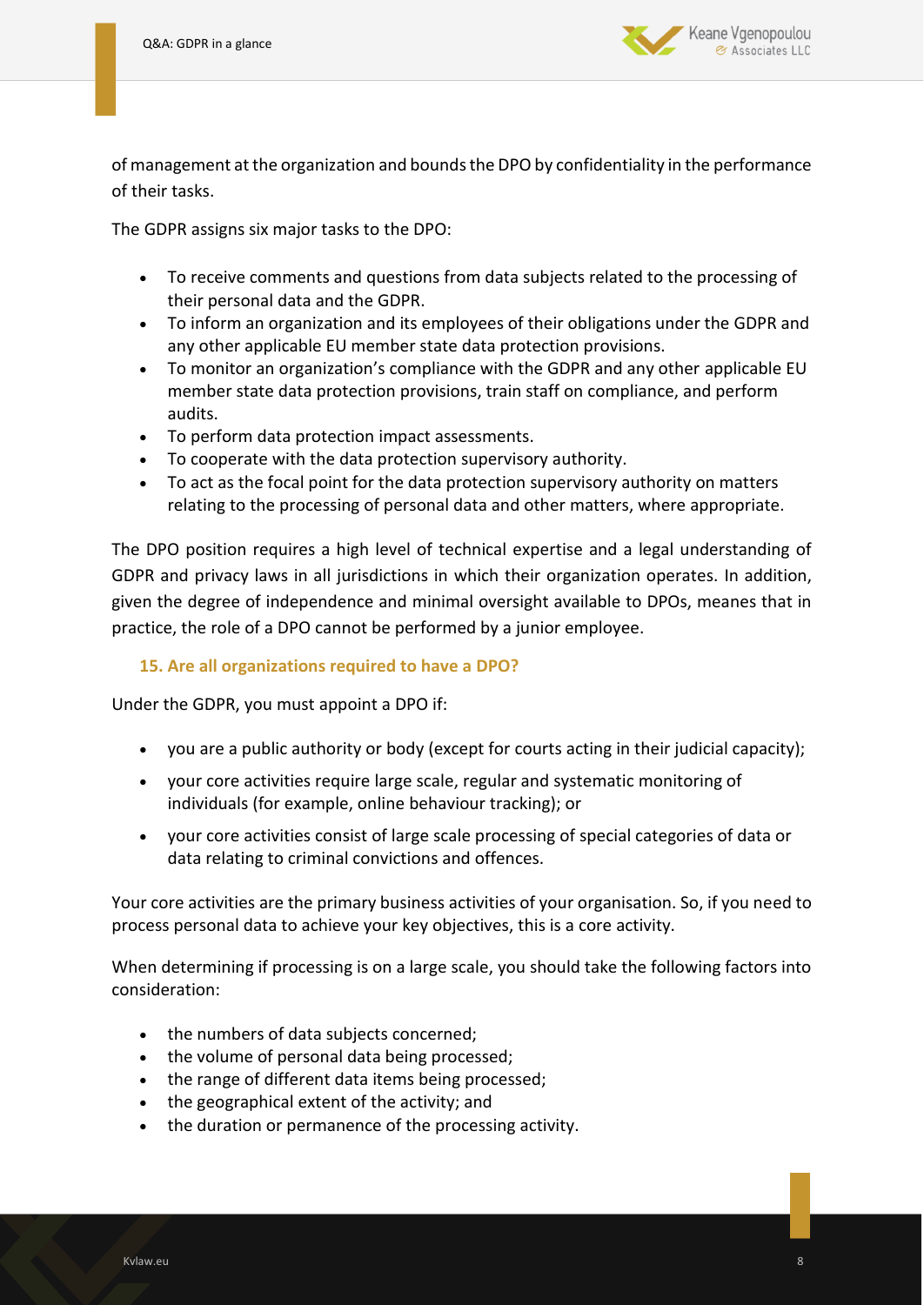

There are no restrictions under the GDPR for a DPO to be hired or shared among several smaller organizations, provided the DPO can effectively carry out their duties for each organization.

An organization could also decide to designate a DPO even when not required to under the GDPR. Arguably, all organizations, regardless of the type or size, that handle EU residents' personal information could benefit from having someone in the organization who is tasked with monitoring GDPR compliance.

| What information do we need to provide?                             | Personal<br>data<br>collected<br>from | Personal data<br>obtained from |
|---------------------------------------------------------------------|---------------------------------------|--------------------------------|
|                                                                     | individuals                           | other sources                  |
| The name and contact details of your organisation                   | $\checkmark$                          | $\checkmark$                   |
| The name and contact details of your representative                 | $\checkmark$                          | $\checkmark$                   |
| The contact details of your data protection officer                 | $\checkmark$                          | $\checkmark$                   |
| The purposes of the processing                                      | $\checkmark$                          | $\checkmark$                   |
| The lawful basis for the processing                                 | $\checkmark$                          | $\checkmark$                   |
| The legitimate interests for the processing                         | $\checkmark$                          | $\checkmark$                   |
| The categories of personal data obtained                            |                                       | $\checkmark$                   |
| The recipients or categories of recipients of the                   | $\checkmark$                          | $\checkmark$                   |
| personal data                                                       |                                       |                                |
| The details of transfers of the personal data to any                | $\checkmark$                          | $\checkmark$                   |
| third countries or international organisations                      |                                       |                                |
| The retention periods for the personal data                         | $\checkmark$                          | $\checkmark$                   |
| The rights available to individuals in respect of the<br>processing | $\checkmark$                          | √                              |
| The right to withdraw consent                                       | $\checkmark$                          | $\checkmark$                   |
| The right to lodge a complaint with a supervisory<br>authority      | $\checkmark$                          | $\checkmark$                   |
| The source of the personal data                                     |                                       | $\checkmark$                   |
| The details of whether individuals are under a                      | $\checkmark$                          |                                |
| statutory or contractual obligation to provide the                  |                                       |                                |
| personal data                                                       |                                       |                                |
| The details of the existence of automated decision-                 | $\checkmark$                          | $\checkmark$                   |
| making, including profiling                                         |                                       |                                |
| The contact details of your data protection officer                 | $\checkmark$                          |                                |

# **16. What information should data controllers provide to individuals?**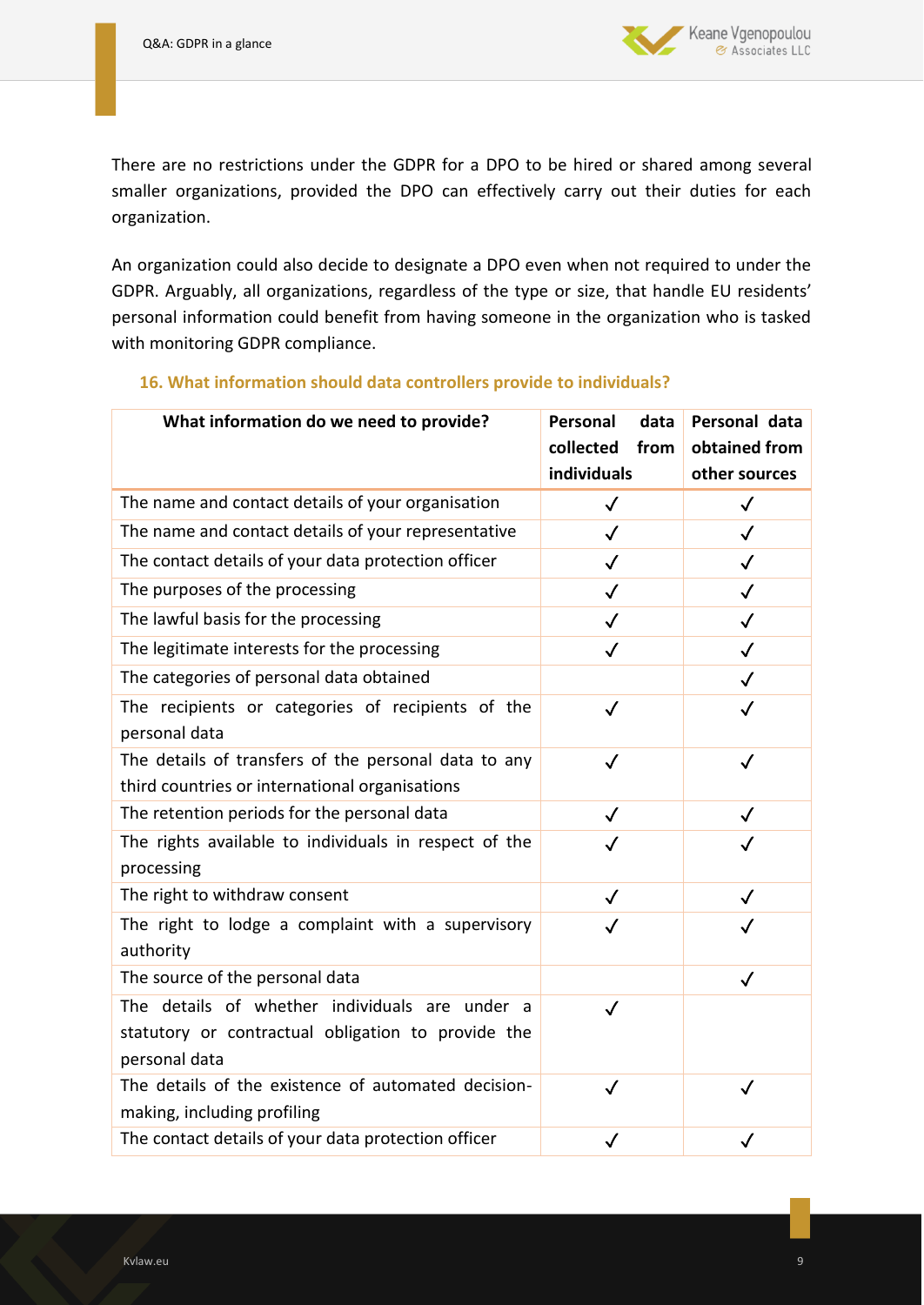

When the organization collects the data from the individual it relates to, it must provide them with privacy information at the time it obtains their data.

When the organization obtains personal data from a source other than the individual it relates to, it needs to provide the individual with privacy information:

- within a reasonable period of obtaining the personal data and no later than one month;
- if it uses the data to communicate with the individual, at the latest, when the first communication takes place; or
- if it envisages disclosure to someone else, at the latest, when it discloses the data.

Organizations must actively provide privacy information to individuals, however, the GDPR provides for certain exceptions in providing individuals with privacy information. For example, organizations do not need to provide individuals with any information that they already have.

# **17. How are data protection breaches reported?**

Data processors are required to notify the data controller and the data controller must notify the supervisory authority without undue delay after becoming aware of a personal data breach. Where feasible, this must be done within 72 hours, however, where that is not possible and there is sufficient justification for the delay, the GDPR allows the provision of the information in phases.

Data controllers are also obliged to notify data subjects without undue delay if there is a high risk to their rights and freedoms. However, the GDPR provided that if the breached data is anonymised or encrypted and present no risk to the rights and freedoms of the subject, then no notification is required.

When reporting a breach, data controllers must provide the following information to the supervisory authority:

- $\circ$  A description of the nature of the personal data breach including, where possible, the categories and approximate number of individuals concerned, and the categories and approximate number of personal data records concerned;
- o The name and contact details of your DPO or other contact point from whom more information can be obtained;
- o A description of the likely consequences of the personal data breach; and
- $\circ$  A description of the measures you have taken, or propose to take, to deal with the breach, including, where appropriate, the measures taken to mitigate any possible adverse effects.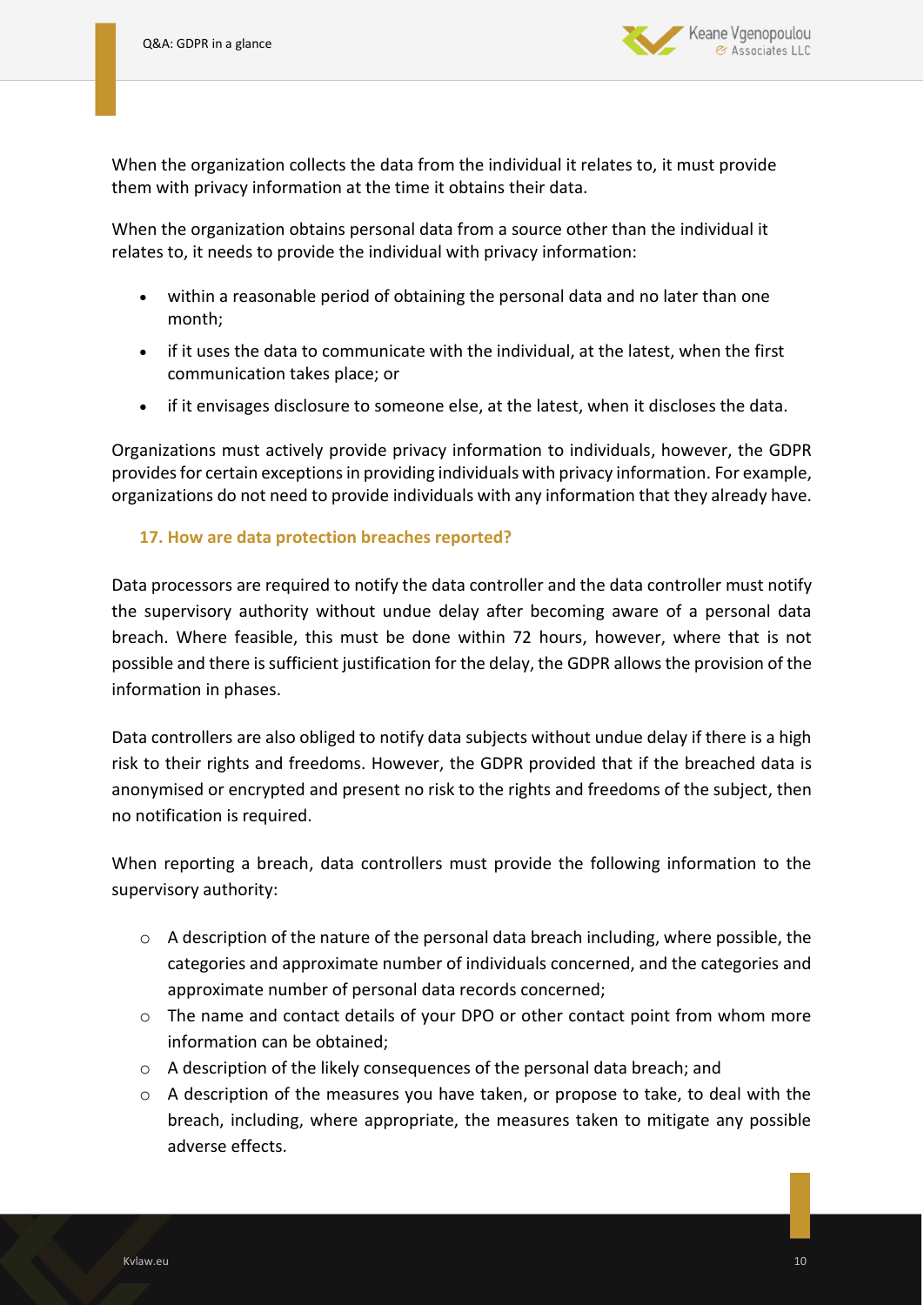

# **18. What are the GDPR fines?**

The GDPR introduces two tiers of fines depending on the severity of the violation.

The less severe violations could result in a fine of up to  $£10$  million, or 2% of the firm's worldwide annual revenue from the preceding financial year, whichever amount is higher.

Examples of less severe violations include:

- Breach of Article 8 of GDPR regarding the conditions for children's consent;
- Breach of Article 11 of GDPR regarding processing that does not require identification;
- Breach of Articles 25-39 of GDPR regarding the general obligations of processors and controllers;
- Breach of Articles 42 and 43 of GDPR regarding certification and Certification bodies; and
- Breach of Article 41 of GDPR regarding Monitoring bodies.

The more serious infringements could result in a fine of up to  $\epsilon$ 20 million, or 4% of the firm's worldwide annual revenue from the preceding financial year, whichever amount is higher.

These include any violations of the GDPR governing:

- Article 5 regarding the basic principles for processing;
- Article 6 regarding the lawfulness of processing;
- Article 7 regarding the conditions for consent;
- Articles 12 to 22 regarding the data subjects' rights; and
- Articles 44 to 49 regarding the transfer of data to an international organization or a recipient in a third country

They also include:

- Any violation of member state laws adopted under Chapter IX and
- Non-compliance with an order by a supervisory authority.

Beyond the administrative fines stated above, Article 82 of the GDPR gives data subjects the right to seek compensation from organizations that cause them material or non-material damage as a result of a GDPR infringement.

**19. Does outsourcing lift the organization's responsibility under GDPR?**